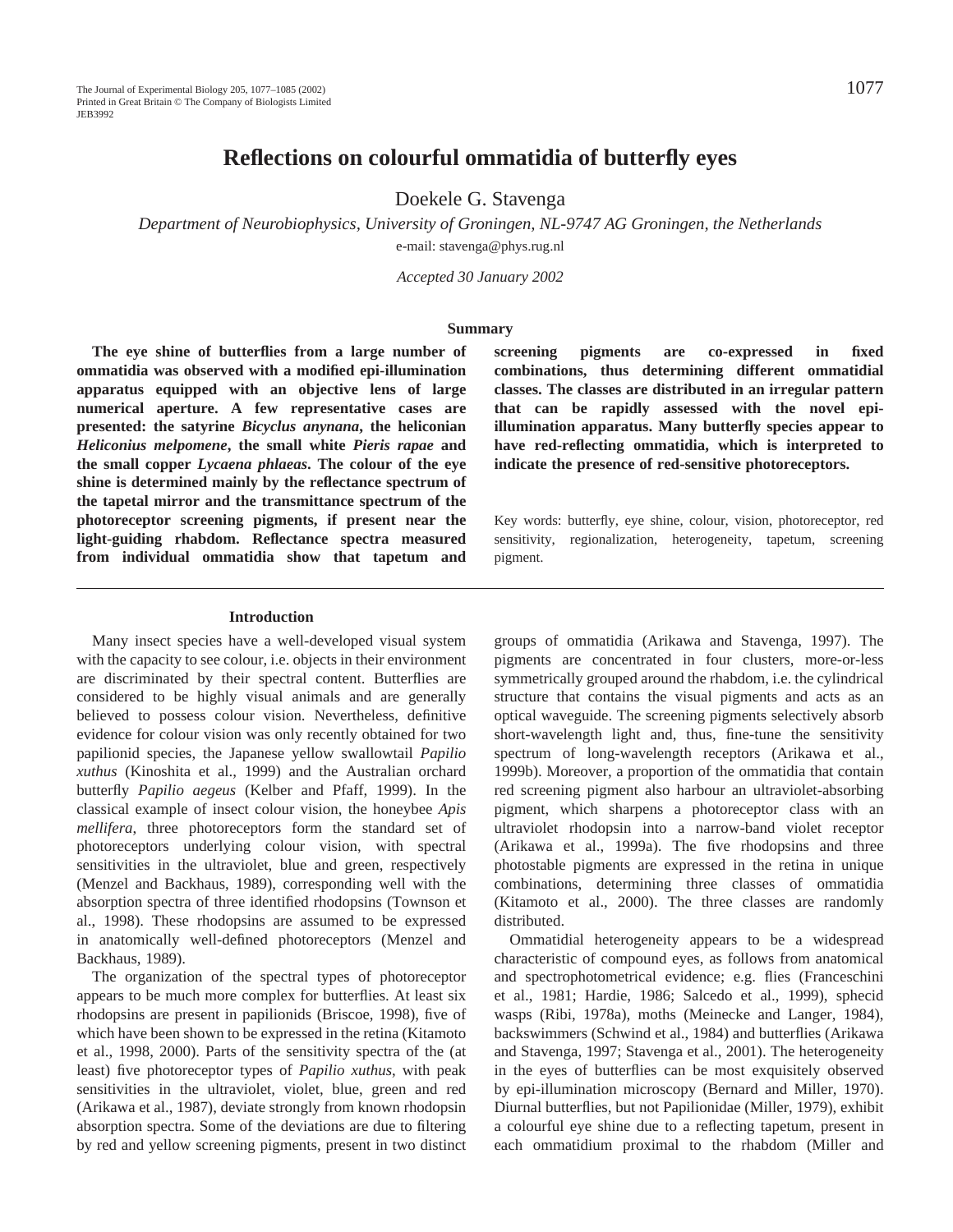Bernard, 1968). The tapetum is formed by a tracheole folded into a stack of layers, alternately consisting of air and cytoplasm, thus creating an interference reflection filter. Incident light that has travelled through the rhabdom without being absorbed is mirrored by the tapetum. The eye shine is the fraction of light also escaping absorption on its way back.

In an early study, Ribi (1979a) compared the colour of the tapetal reflection as seen in eye slices, from which the photoreceptor layer had been removed, with the colour of the eye shine, i.e. with the tapetum in the intact eye. He found that tapetal reflection and eye shine colours were virtually identical in Nymphalidae, Satyridae and Lycaenidae, but not in Pieridae. In pierids, a major part of the eye exhibited a prominent red eye shine, whereas the colour of the tapetum with the retina removed was green-yellow. The anatomy of the eye of the small white *Pieris rapae* showed that the red eye shine is the result of the presence of a red screening pigment, which exists in four clusters near the rhabdom, where it selectively absorbs short-wavelength light propagating along the rhabdom (Ribi, 1979b). Evidently, the function of the pigment clusters in *Pieris rapae* is identical to that of the corresponding pigment clusters in *Papilio xuthus*, namely to suppress shortwavelength light, thereby shifting the sensitivity spectrum of the long-wavelength receptors into the red to produce a spectrum corresponding to sensitivity spectra measured electrophysiologically (Shimohigashi and Tominaga, 1991).

Recent anatomical work has revealed that the red pigment of *Pieris rapae* eyes consists of two types of photoreceptor screening pigment, coloured red and deep-red; i.e. the four proximal photoreceptors of an ommatidium are either red- or deep-red-pigmented. The two different types of ommatidium are arranged in a random, heterogeneous pattern in the retina, which can be observed *in vivo via* the eye shine (Qiu et al., 2002).

In an extensive comparative study of butterfly eye shine, we found that the colour of the light reflected from individual, neighbouring ommatidia often varies substantially in many species, testifying to the strong heterogeneity of butterfly eyes (Stavenga et al., 2001). Moreover, a substantial proportion of the ommatidia appeared to reflect in the red. As in the established case for the pierids, this red reflection is presumably the result of red pigment filtering the light flux in the rhabdoms, suggesting that the red-reflecting ommatidia contain photoreceptors with peak sensitivity in the red.

Inspection of the eye shine is a very attractive method of rapidly surveying the distribution of red-reflecting ommatidia within the heterogeneous ommatidial lattice. However, classical epi-illumination microscopy has serious shortcomings because only low-power objectives with small apertures can be successfully applied. This paper demonstrates that these limitations can be largely overcome with a special apparatus that exploits the optical properties of the butterfly compound eye. The apparatus allows a large-aperture objective to be used so that the tapetal reflections of numerous ommatidia can be observed simultaneously. This approach will facilitate the charting of butterfly eyes and thus stimulate further understanding of eye regionalization and heterogeneity (Stavenga, 1992; Stavenga et al., 2001). In addition to presenting a few exemplary cases of butterfly eye shine, it is argued that the physiological functions of the tapetal mirrors and the screening pigments can be inferred from reflectance spectra measured from individual ommatidia.

#### **Materials and methods**

## *Animals*

The eye shine of a number of butterfly species was investigated with the apparatus depicted in Fig. 1. The satyrine *Bicyclus anynana* and the heliconian *Heliconius melpomene* (see Fig. 2) were obtained from cultures maintained by the Institute of Evolutionary Sciences, University of Leiden, the Netherlands. The small white *Pieris rapae* (see Fig. 2) and the small copper *Lycaena phlaeas* (see Fig. 3) were captured locally. Specimens were immobilized with wax and mounted on the platform of a goniometer.

#### *Apparatus*

The optical apparatus (Fig. 1) is, in principle, a modified epiillumination microscope. The rationale of the instrument is that incident light applied to a butterfly eye is channelled by the facet lens and crystalline cone into the light-guiding rhabdom. Light reaching the ommatidial tapetum is reflected and guided back through the rhabdom (see Fig. 1 inset); when not absorbed there, it leaves the eye again and is then observable as the eye shine. Because butterfly eyes, like those of most insects, are locally more-or-less spherical, the visual axes of the ommatidia intersect at the eye's centre of curvature. Hence, the optimal way to fill ommatidia with light is to position the eye's centre at the focal point of an objective lens (L1 in Fig. 1) so that a point source at infinity is focused on the eye's centre.

The point source, which is in reality a slightly extended light source, is created by a white light source focused by lens L2 onto diaphragm D1, which is placed in the focal plane of lens L3. The parallel beam leaving L3 is mirrored by a semireflecting mirror, angled at 45 ° with respect to the optical axes of L1 and L3. L1 and L3 form a telescopic lens pair because they are confocal.

The reflected light beams leaving the individual ommatidia diverge slightly, depending on the extent of the visual fields of the ommatidia. The beams intersect each other in the eye's centre; the image created there is called the deep pseudopupil (DPP) (Franceschini and Kirschfeld, 1971). In the case of the butterfly, it is also called the luminous DPP (Stavenga, 1979). When the DPP is adjusted to the focal point of L1 and this point coincides with the centre of the goniometer, the eye shine in various areas of the eye can be rapidly scanned.

Lens L4 is placed confocal with L1 and, hence, the telescopic lens pair L1 and L4 images the DPP in the back focal plane of L4, where diaphragm D2 is positioned. The eye shine at the level of the corneal facet lenses is finally imaged by lens L5, placed confocal with L4. The projected image is then photographed with a photomicroscope. To obtain an optimal picture, the areas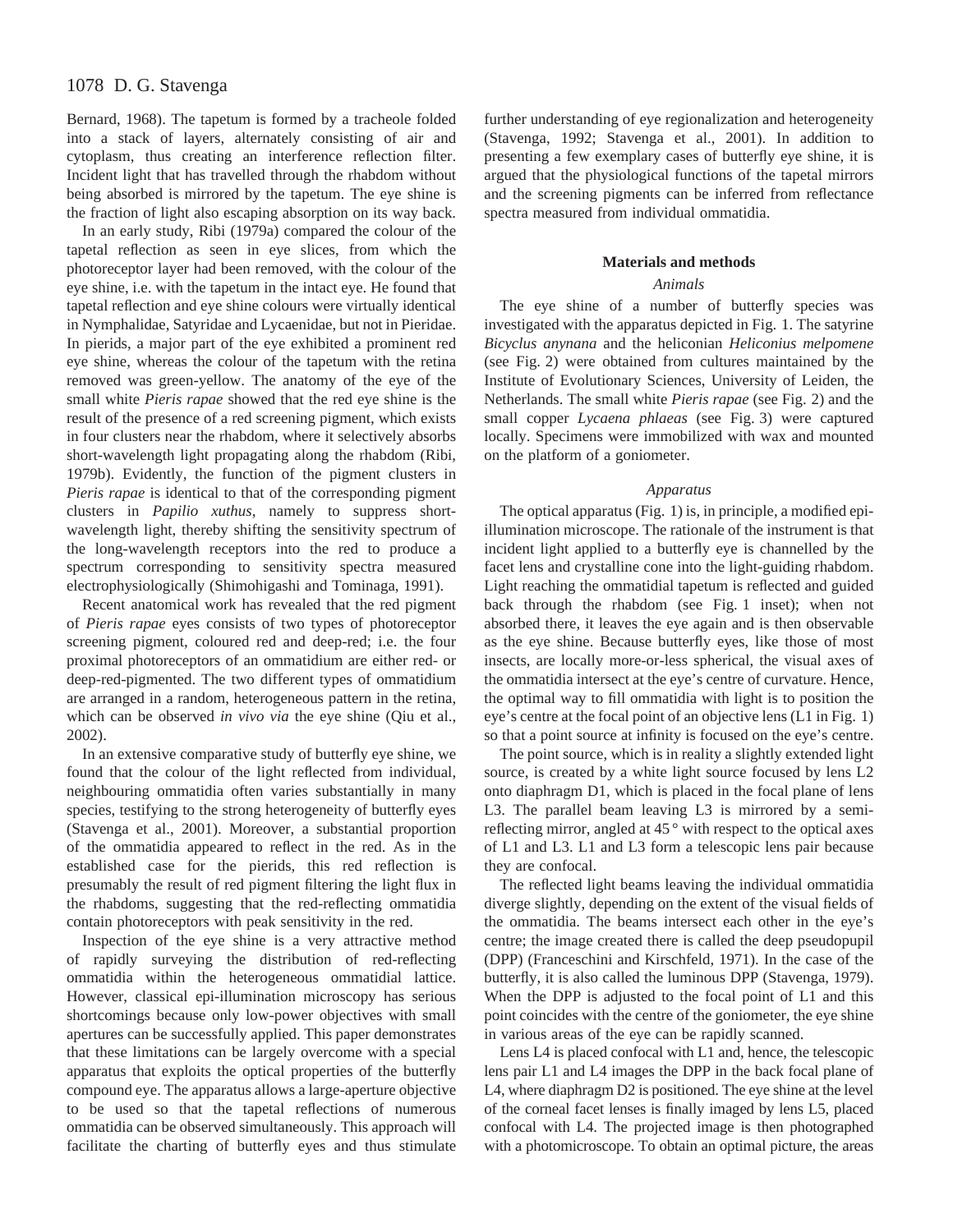

Fig. 1. The optical apparatus used to photograph the eye shine of butterfly eyes. The objective lens L1 has a large aperture. A light source is focused by lens L2 in its back focal plane, where the field diaphragm D1 is positioned. D1 is in the focal plane of lens L3, which is confocal with L1 because of a half-mirror placed at 45° with respect to the optical axes of L1 and L3. A more-or-less parallel beam, depending on the size of D1, enters L1 and is focused on the deep pseudopupil (DPP) in the centre of the butterfly's eye. The telescope lens pair L1 and L4 images the DPP in the back focal plane of L4, where diaphragm D2 is positioned. The image of the corneal eye shine, projected by lens L5, confocal with L4, is photographed by a photomicroscope. The dotted lines are the back-focal planes of L1 and L5. Inset: incident light entering a butterfly ommatidium is focused by the facet lens and crystalline cone (fc) into the rhabdom (rh) and then propagates to the tapetal reflector (tr), where it is mirrored back into the rhabdom and out of the eye again, unless it is absorbed by visual pigments in the rhabdom or by screening pigments in the medium surrounding the rhabdom. The rhabdom organization of a pierid butterfly is indicated schematically: the distal part of the rhabdom consists of the rhabdomeres of photoreceptors R1–R4, the proximal part consists of the rhabdomeres of photoreceptors R5–R8 and the most basal part consists only of rhabdomere R9, which is indicated by an asterisk (see Qiu et al., 2002). The rhabdom is surrounded by photoreceptor screening pigment that absorbs light from the propagating light wave.

of diaphragms D1 and D2 must be adjusted so that they are slightly wider than the image of the DPP. The number of ommatidia contributing to the eye shine depends directly on the aperture of objective L1. A large number can be captured with a Leitz LM32 0.60 objective, which combines a high numerical aperture with a long working distance. L2–L5 are 80, 100, 80 and 15 mm Spindler and Hoyer (Goettingen, Germany) lenses, respectively. The photomicroscope, with a Zeiss 3.2 0.07 objective, is equipped with a Kodak DC120 digital camera.

The actual experimental apparatus used in the present study has two epi-illumination beams supplied by a 50 W halogen lamp and a 100 W mercury lamp. The halogen lamp provided the white light source in Figs 2 and 3, and the mercury lamp was used in Fig. 3 for applying monochromatic light at 670 or 550 nm (*via* Schott DAL interference filters, half-width approximately 15 nm). Although stray light and unwanted reflections are largely eliminated, some reflection on the lens surfaces of the microscope objective remains, and this is visible as a central 'hot spot'. Its prominence can be diminished by reducing the bandwidth of the illumination beam, as was done in Fig. 2B. A long-pass filter, >550 nm, was used in that case since the eye shine had no components in the shorter wavelength range.

The eye shine photographs were made from dark-adapted eyes. Exposures were shorter than 1 s so that contamination by the pupil mechanism (Stavenga et al., 1977) was circumvented. The exposures lasted a few seconds with the 670 nm illumination (Fig. 3), but this long-wavelength light did not activate the pupil.

The apparatus resembles the ophthalmoscopes developed for the analysis of the visual fields of fly eyes by Franceschini (1975) and van Hateren (1984); the main difference is the added epi-illumination arm. Land and Osorio (1990) used an ophthalmoscope with a slightly different design to investigate the spatial properties of butterfly eyes (Land, 1984).

#### *Reflectance spectra*

Reflectance spectra (see Fig. 4) were measured with a conventional epi-illumination microscope (Leitz Ortholux) equipped with a Leitz NPL10, 0.22 objective. The goniometer with butterfly was positioned on the stage of the microscope. The eye shine due to illumination with a broadband, white (150 W Xe) light source was measured from a single facet by adjusting a diaphragm in front of an Oriel diode array spectrophotometer attached to the microscope.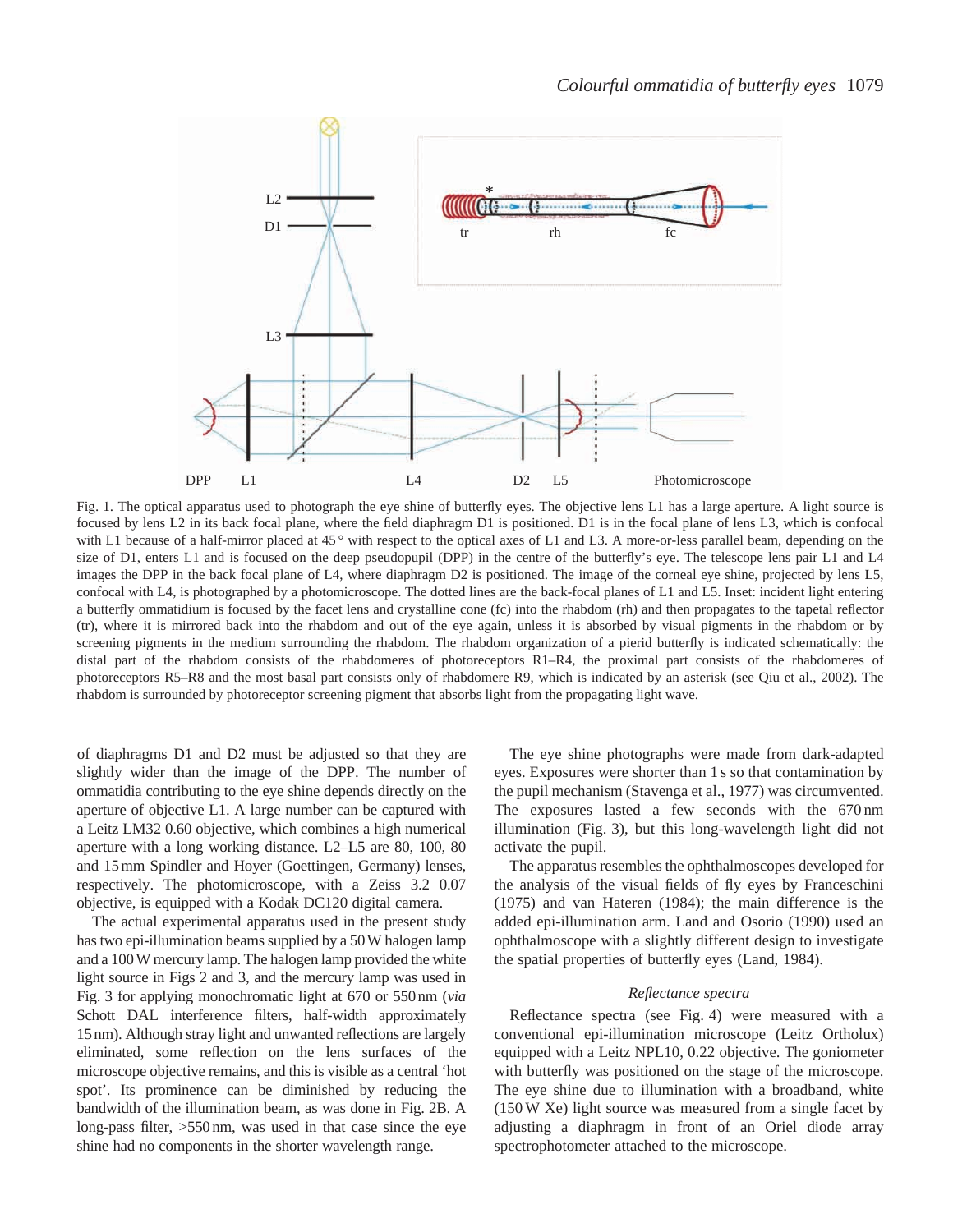## 1080 D. G. Stavenga

The measured reflectance spectra can be formally interpreted by realizing that light emerging from an ommatidium has travelled twice through the length of the rhabdom while having been reflected at the tapetum. Or, the reflectance spectrum,  $R_r(\lambda)$ , is given by:

$$
R_{\rm r}(\lambda)=M(\lambda)T_{\rm r}^2(\lambda)\,,
$$

where  $\lambda$  is the wavelength of the light,  $M(\lambda)$  is the reflectance spectrum of the tapetal mirror and  $T_r(\lambda)$  is the (single pass) transmittance spectrum of the rhabdom (Stavenga et al., 1977). The transmittance of the rhabdom is affected by two components: transmitted light is absorbed both by the visual pigments in the rhabdom interior and by the screening pigments in the exterior medium surrounding the rhabdom. The measurements of Fig. 4 were performed after prolonged pre-illumination that bleached the long-wavelength (green) visual pigment. The absorption of the screening pigments then determines the rhabdom transmittance in the long-wavelength range, above 550 nm, because absorption by the visual pigment has become negligible there.

### **Results**

## *Eye shine*

Fig. 2 presents the eye shine of two tropical butterflies, the satyrine *Bicyclus anynana* and the heliconian *Heliconius melpomene*, as well as that of the small white *Pieris rapae*,

photographed with the apparatus depicted in Fig. 1. The frontal, i.e. forward-looking, areas were selected because the interommatidial angle in this area is smallest and, hence, the number of shining ommatidia captured by the objective aperture is largest (see Stavenga et al., 2001). In all three cases in Fig. 2, ommatidial heterogeneity is strikingly apparent, with the ommatidia reflecting predominantly yellow or red. The heterogeneity in the eye shine pattern in *Bicyclus anynana* is restricted to the ventral eye area (Fig. 2A); dorsally, only one type of reflection, that of the yellow-reflecting ommatidia, occurs. A survey of the eye of *Heliconius melpomene* (Fig. 2B) shows that two ommatidial types co-exist throughout the eye. The ommatidia in the majority of the eye of *Pieris rapae* are red or deep-red, the latter ommatidia appearing rather dark in Fig. 2C; the dorsal ommatidia reflect a mixture of yellows, and the ommatidia in a transition zone of approximately 15 rows between the dorsal and ventral areas reflect rather uniformly red (Fig. 2C).

Another example of a butterfly with a distinct dorsal area is the small copper *Lycaena phlaeas* (Fig. 3). This eye was photographed from four directions, differing by  $30°$  from each other, in a vertical plane. In the main fronto-ventral area, two classes of ommatidium can be distinguished, reflecting predominantly in the green or red. The two classes can be easily discriminated by using suitable monochromatic light, i.e. with wavelengths of 670 or 550 nm. In the dorsal area, a mixed population of bluish-green-reflecting ommatidia



Fig. 2. The eye shine patterns in the eyes of the satyrine *Bicyclus anynana* (A), the heliconian *Heliconius melpomene* (B) and the small white *Pieris rapae* (B) observed with the large-aperture optical apparatus depicted in Fig. 1. The ommatidia in the three species reflect either predominantly yellow or predominantly red light. The red reflection is absent from a large dorsal area of the eye of *Bicyclus anynana* and from a small dorsal area of the eye of *Pieris rapae*; in *Heliconius melpomene*, both reflection types co-exist throughout the eye. The central 'hot spot' is due to reflection on the lens surfaces of the microscope objective. The dark areas in A and B are caused by specks of dust; the dark facets in C have a strong deep-red reflection. The scale bars, 300  $\mu$ m in A–C, refer to the central part of the figures only because the optical apparatus suffers from slight barrel-type distortion.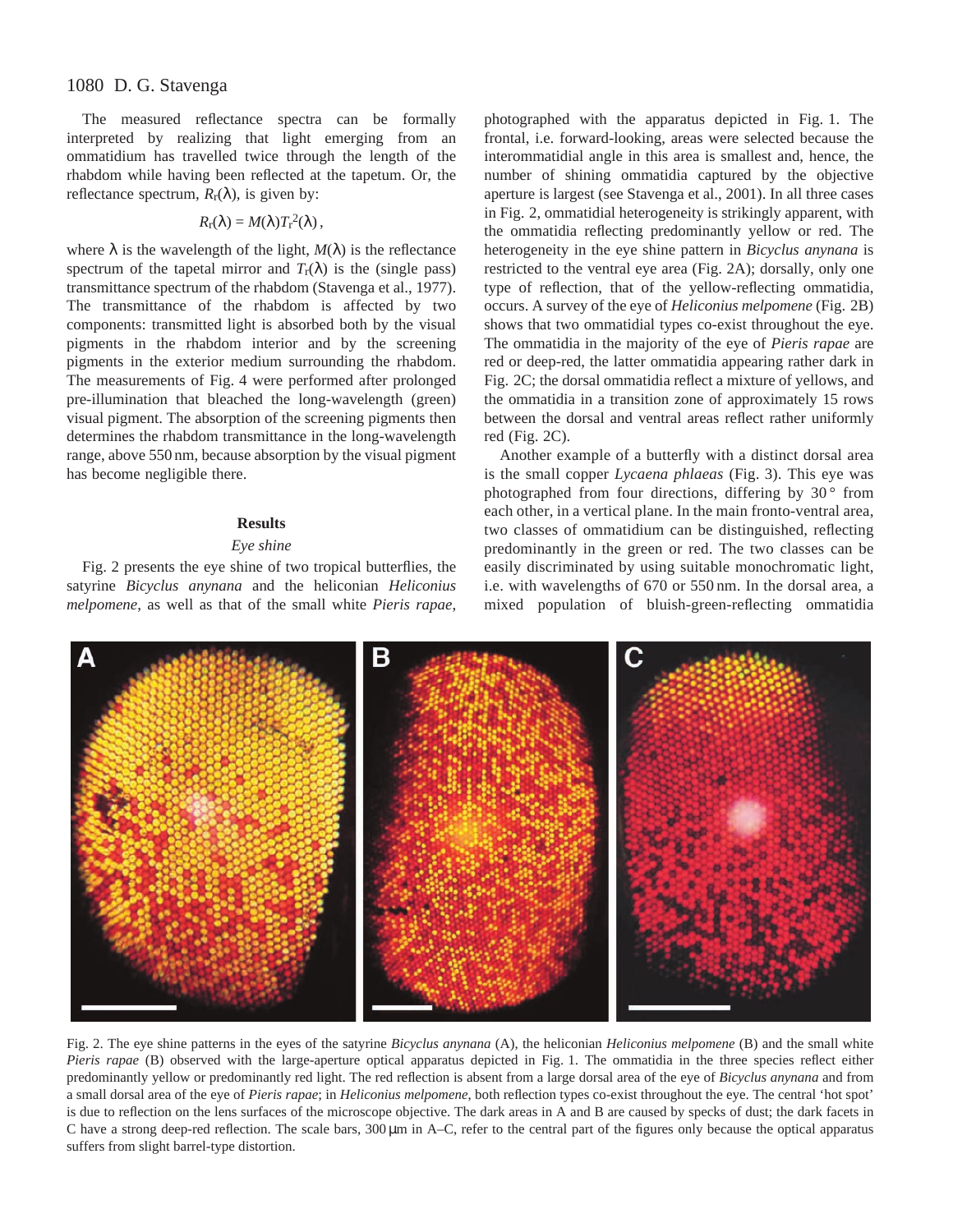exists, but red-reflecting ommatidia are completely absent dorsally.

### *Reflectance spectra*

The different reflection colours in Figs 2 and 3 indicate that the ommatidia of butterfly eyes can be divided into distinct classes. This is confirmed by measurements of the reflectance spectra of individual ommatidia. Fig. 4 presents the spectra of two members of the two classes, yellow and red, distinguishable in the eye of *Bicyclus anynana* (see Fig. 2A). The reflectance spectra of the ommatidia within the same class appear to scatter slightly, but by no more than 5–10 nm. The reflectance spectra peak at around 580 and 650 nm and differ distinctly in shape. The reflectance of the yellow class covers a broad wavelength range, with a cut-off wavelength at approximately 600 nm, whereas that of the red class is negligible at wavelengths below 560 nm and its cut-off is at approximately 700 nm.

### **Discussion**

## *Heterogeneity and regionalization of butterfly eye shine*

Butterfly eye shine can be observed from a large number of ommatidia using a setup that exploits the approximately spherical architecture of the compound eye (Figs 1–3). In conventional epi-illumination microscopy, background reflections usually obscure the eye shine, mainly because the field diaphragm is imaged at the plane of observation. The image contrast is considerably improved when incident light is effectively channelled into the individual rhabdoms, which is achieved by careful diaphragming and focusing the light beam on the DPP. A further improvement is realized by diaphragming the image of the DPP. In this way, one can largely remove light scattered by pigments in the pigment cells and suppress the reflections from lens surfaces, e.g. from the corneal facet lenses and the optical components of the microscope.

Visualizing the eye shine with a large aperture gives an immediate impression of the

distribution of the various classes of ommatidium over the eye. The striking feature of most butterfly eyes is the large degree of heterogeneity of the eye shine pattern. A survey of different species from the families Nymphalidae, Lycaenidae and Pieridae indicates that the eye shine emerging from individual facet lenses is characteristic of the species. The typical yellow/red pattern of Heliconinae (Fig. 2B) also exists in certain Nymphalinae (e.g. *Euphaedra christyi*), Charaxinae

## *Colourful ommatidia of butterfly eyes* 1081



Fig. 3. The eye of the small copper *Lycaena phlaeas* photographed from four dorsal to ventral directions, differing by 30° from each other, with broad-band, white light (halogen lamp) and monochromatic red (670 nm) and green (550 nm) light. The effective aperture of the objective is approximately  $60^\circ$ . The frontal and ventral parts of the eye contain a mixture of red- and yellow-green-reflecting ommatidia, but dorsally the reflection colours are a mixture of blue and green; red reflection is absent from the dorsal region. The central 'hot spot' is due to reflection on the lens surfaces of the microscope objective.  $0^{\circ}$  is approximately horizontal.

(e.g. *Charaxes fulvescens*) and Lycaenidae (e.g. *Polyommatus icarus*), but very different patterns also occur.

Eye regionalization is apparent when a specialized dorsal area exists. Its extent can be large as in *Bicyclus anynana* (Fig. 2A), rather minor, as in *Pieris rapae* (Fig. 2C), or it can even be absent, as in *Heliconius melpomene* (Fig. 2B). In a comparative study of a number of heliconian species that all lacked a distinct dorsal area, we found that the ratio of the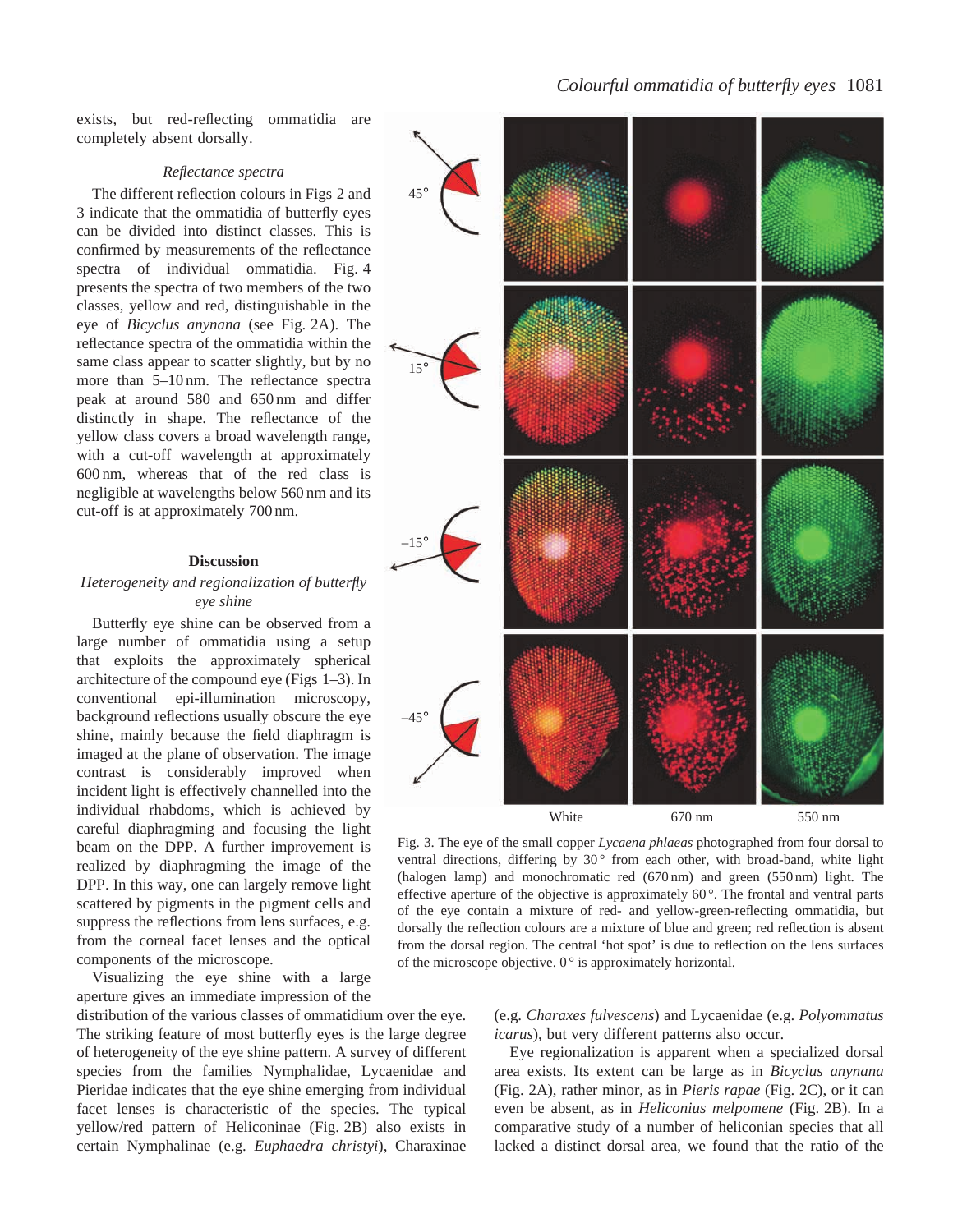

Fig. 4. Reflectance spectra measured from single-facet lenses in the eye of the satyrine *Bicyclus anynana*. The spectra fall into two classes, yellow and red. The reflectance spectrum of the yellow class is broad, extends into the ultraviolet, is very minor above 600 nm and peaks at around 580 nm; the reflectance spectrum of the red class is a restricted band around 650 nm and is negligible below 560 nm. The spectra are normalized to the peak value of the yellow class.

differently coloured facets can change markedly across the eye (M. Joron and D. G. Stavenga, unpublished observations), suggesting that heterogeneity and regionalization exist universally in butterfly eyes (Stavenga et al., 2001).

Eye regionalization suggests that different eye areas have special functions (Bernard and Remington, 1991). A plausible interpretation for the function of a distinct dorsal eye area is that it is specialized for discriminating objects against the sky, where short-wavelength light is dominant (Stavenga, 1992). This explanation probably holds for several butterfly species, as is suggested by the commonly shorter wavelengths of the eye shine dorsally compared with the eye shine of the ventral areas of the eye (Stavenga et al., 2001). The usual absence of red-reflecting ommatidia from the dorsal eye area (Figs 2A,C, 3) also indicates that red sensitivity is not at a premium there. However, there is substantial interspecies diversity. For example, the reflection pattern of *Hypolimnas anthedon* (Nymphalinae) does not comply with the general rule of shorter-wavelength reflections dorsally because the eye shine in a large dorsal area is homogeneous yellow-orange and that in the ventral area is either yellow or variable-green. Also, electroretinogram recordings in *Papilio xuthus* suggest that short-wavelength sensitivity is prominent ventrally (Arikawa et al., 1987).

#### *Tapetum and photoreceptor screening pigment*

The reflectance spectra measured from single facets of the two classes in *B. anynana* show distinct differences (Fig. 4). How can these spectra be interpreted? In general, three main variables determine the reflectance: the tapetum, the visual pigments inside the rhabdom and the screening pigments in the photoreceptor cell, when granules containing the latter pigments occur in the immediate surroundings of the rhabdom. The influence of visual pigment absorption on the spectra of Fig. 4 can be neglected because the spectra were measured after repeated bright illumination so that the green rhodopsin was virtually fully bleached (Bernard, 1983). Prolonged dark adaptation, for a few hours, yielded a spectrum with much lower reflectance for the yellow class and with a slightly different shape (Stavenga et al., 2000a).

In the case of the red ommatidia, reflectance is negligible below 560 nm. This is probably due to a strongly shortwavelength-absorbing, red-transmitting screening pigment sequestered in certain photoreceptor cells near the rhabdom. In the yellow ommatidia, a similar, strongly short-wavelengthabsorbing pigment is clearly absent because reflection is considerable at all wavelengths below 600 nm. The longwavelength cut-off values of the reflectance spectra, which are approximately 600 and 700 nm for the yellow and red class, respectively, must be determined by the tapetal mirrors. In other words, the yellow-reflecting ommatidia have a tapetum that reflects up to approximately 600 nm and no screening pigment, and the red-reflecting ommatidia have a tapetum that reflects up to approximately 700 nm together with a red photoreceptor screening pigment that absorbs up to approximately 560 nm. Tapetum and screening pigments are expressed together in unique combinations, thus determining the ommatidial classes. The reflectance spectra measured from single facets in the eyes of several other butterfly species (Qiu et al., 2002; K. J. A. Vanhoutte and D. G. Stavenga, unpublished observations) suggest that this conclusion holds quite generally.

### *Spectral shifts induced by red photoreceptor pigment*

The sensitivity spectrum of a photoreceptor cell that receives light filtered by a red screening pigment depends on the absorption spectrum of the visual pigment and that of the screening pigment and its effective density. A distinct red sensitivity, with spectra peaking even above 600 nm, has been noted in several butterfly species (Swihart and Gordon, 1971; Bernard, 1979; Steiner et al., 1987; Scherer and Kolb, 1987a). In principle, this sensitivity could be based exclusively on redabsorbing rhodopsins (Bernard, 1979). However, the longest peak wavelength of an insect rhodopsin determined so far is 600 nm (Bernard, 1979; Bernard et al., 1988), and the often aberrant spectral shape of the sensitivity spectra indicates that red pigment filters play a central role in butterfly red sensitivity. A red filter can shift the sensitivity spectrum of a photoreceptor, which in the unfiltered situation peaks in the green or orange, towards longer wavelengths, i.e. into the red (Arikawa et al., 1999b).

The spectral shift will be especially prominent in the basal photoreceptor, R9. This photoreceptor fills a short, basal part of the rhabdom, as has been demonstrated in Nymphalinae (Kolb, 1985), Papilionidae (Arikawa and Uchiyama, 1996) and Pieridae (Qiu et al., 2002). To investigate the effect of red screening pigments on the sensitivity spectrum of R9, I have made a simple computational model (Fig. 5). Fig. 5A treats the case of the red-reflecting ommatidia of *Bicyclus anynana*, where a red pigment filter is inferred. The transmittance spectrum of the red filter can be derived from the measured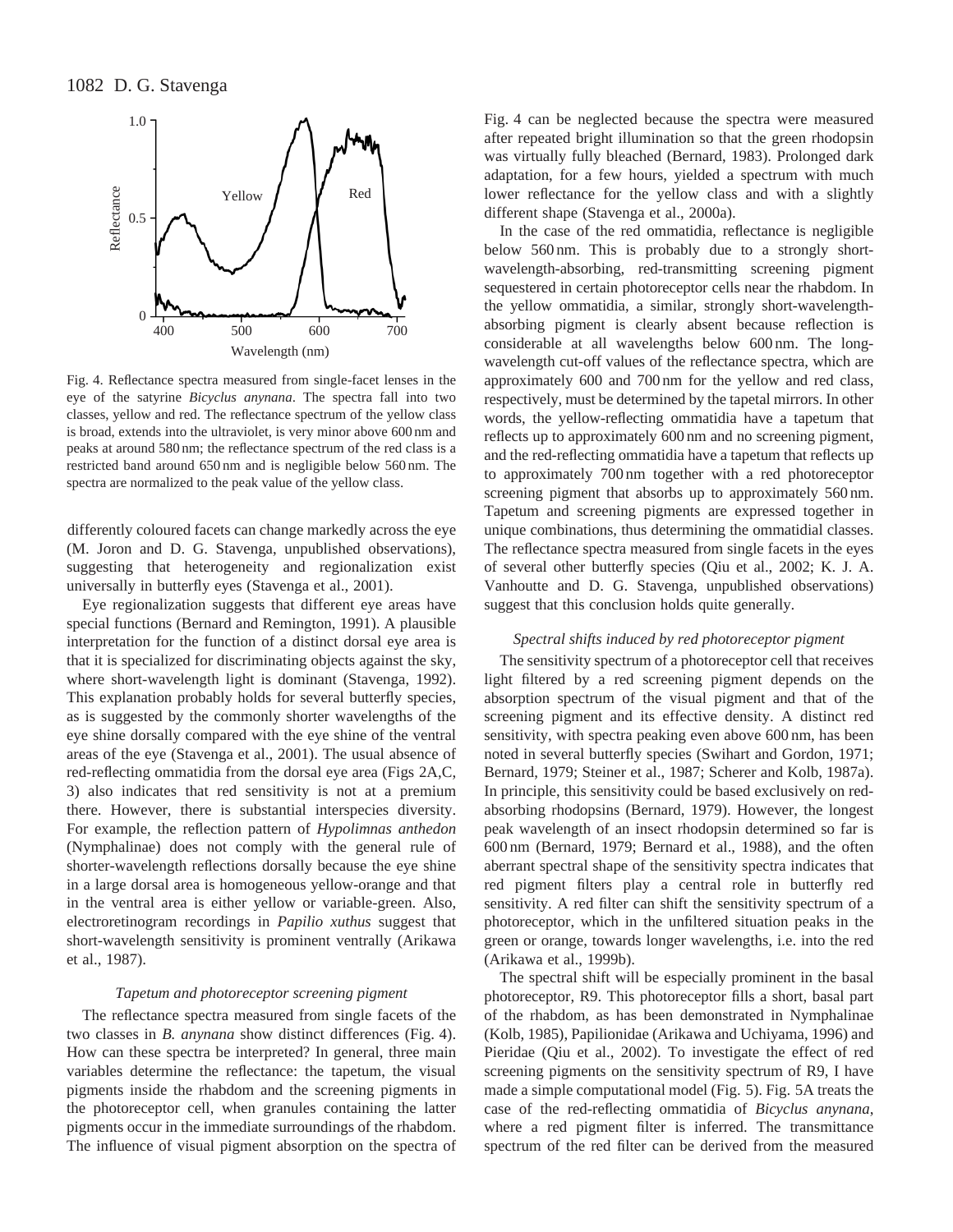Fig. 5. Modelling of the shift in spectral sensitivity induced by photoreceptor screening pigment when accumulated near the rhabdom on the basal photoreceptor R9. (A) The screening pigment, with a transmittance spectrum given by the dashed curve (compare the red reflectance spectrum in Fig. 4 and see text), acts on four different visual pigments, peaking at 530, 550, 570 and 590 nm (continuous curves). The absorption by the visual pigments (dotted curves) is obtained by multiplying the absorption spectrum of rhodopsin by the filter transmittance spectrum. (B) Normalizing the resulting spectra yields the sensitivity spectra. (C) Four different red filters (dashed curves) act on a visual pigment peaking at 570 nm (continuous curve), giving rise to absorption spectra of lower magnitude (dotted curves). (D) Normalization yields the sensitivity spectra.

reflectance spectrum by assuming that the absorption of the visual pigment can be neglected and that the reflectance spectrum of the tapetum is flat in the wavelength range 550–650 nm. The normalized reflectance in that range then approximates a modified hyperbolic curve:  $R(\lambda)$ =  $1/[1+(\lambda_h/\lambda)^n]$ ; where  $\lambda$  is the wavelength of the light. The wavelength of half-reflectance,  $\lambda_h$ , and the exponent, *n*, are obtained by fitting the experimental data, yielding values of 590 nm and 60, respectively. The normalized transmittance is then calculated by taking the square root of  $R(\lambda)$ . The visual pigment in R9 is unknown, so four different rhodopsins are considered, peaking at 530, 550, 570 and 590 nm. Because the rhabdom length of R9 is short, the sensitivity spectrum in the unfiltered situation is virtually identical to the (normalized) absorption spectrum of the rhodopsin, whose shape can be assumed (Stavenga et al., 2000b). Multiplying the filter transmittance spectrum by the rhodopsin absorption spectrum and subsequent normalization yields the sensitivity spectrum of R9 (Fig. 5B). The induced spectral shift depends on the rhodopsin spectrum. The sensitivity peak wavelengths are bathochromic-shifted relative to the rhodopsin peak wavelengths by 44, 37, 27 and 16 nm, respectively. Fig. 5A shows that the resulting sensitivity depends strongly on the overlap between the rhodopsin and filter spectra. Of course, the absolute sensitivity is enhanced by the reflecting tapetum, but this will never amount to more than a factor 2. Fig. 5C depicts a photoreceptor with a rhodopsin peaking at 570 nm and the spectral shifts induced by four red filters with  $\lambda_h$  values of 590, 610, 630 and 650 nm  $(n=60)$ . The induced spectral shifts are 27, 38, 46 and 51 nm, respectively. It is again clear that rhodopsin and filter spectra should have at least some overlap, as both the increment in spectral shift and the absolute sensitivity progressively drop when the overlap severely declines.



The small white *Pieris rapae* has two types of red-filtering pigment (Qiu et al., 2002), with  $\lambda$ <sub>h</sub> values of approximately 610 and 640 nm. The induced spectral shifts in the red- and deep-red-pigmented ommatidia will be distinctly different. As indicated by Fig. 5, the shifts will depend strongly on the visual pigments in the corresponding R9 photoreceptors. We would expect *P. rapae* to have rhodopsins peaking near 600 nm because the rhodopsin and filter spectra will then overlap. Of course, the screening pigments will also induce spectral shifts in the proximal photoreceptors, R5–R8, but these shifts may be less pronounced because the pigment is distributed along an extended part of the rhabdom. As shown for *Papilio xuthus*, a more detailed analysis of the spectral effects of the screening pigments will be greatly facilitated when the sensitivity spectra of the various photoreceptor types are known (Arikawa et al., 1999a,b); such an analysis will then also allow the function of the tapetal mirrors to be assessed.

#### *Function of red sensitivity*

Shifting the sensitivity spectrum of a photoreceptor with a short-wavelength-absorbing filter is well known, e.g. the oil droplets in bird cones (Govardovskii, 1983) and the carotenoid filters in stomatopod rhabdoms (Marshall et al., 1991; for a review, see Douglas and Marshall, 1999). Filtering inevitably causes a reduction in absolute sensitivity, but this cost can be reduced by the tapetal mirror, and it can be easily worth the benefit of enhanced colour contrast discrimination (Govardovskii, 1983). The red receptors of butterflies may be of special importance during oviposition for discriminating suitable leaves for the larvae (Bernard and Remington, 1991; Chittka, 1996; Kelber, 1999). The extremely dense red pigmentation in the Pieridae and the apparently dual system for enhancing red sensitivity strongly suggest that spectral discrimination in the red part of the spectrum is especially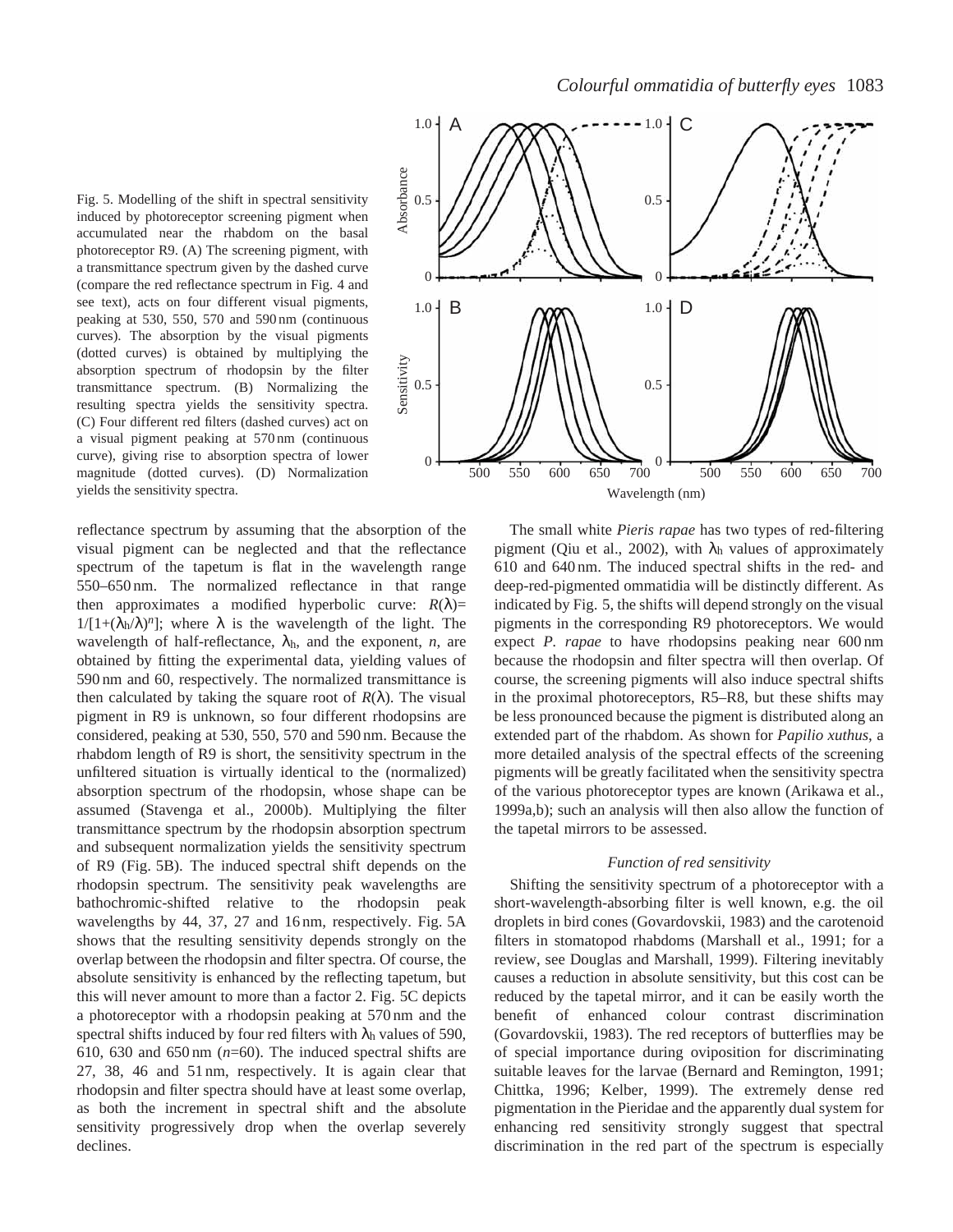## 1084 D. G. Stavenga

well-developed in this family (Kolb and Scherer, 1982; Scherer and Kolb, 1987a). However, red sensitivity is probably common among butterflies and may serve several functions, including feeding and mate recognition (Bernard, 1979; Scherer and Kolb, 1987b; Kinoshita et al., 1997).

Creating red receptors *via* selective red filtering by photoreceptor screening pigments is not restricted to butterflies; for example, sphecid wasps apply the same principle (Ribi, 1978b). It is intriguing that sphecids, like butterflies, also arrange their red pigments in four clusters in one class of ommatidium, this class being randomly distributed within a rather crystalline ordered ommatidial lattice (Ribi, 1978a).

#### *Heterogeneity and colour vision*

The design concepts underlying the ubiquitous heterogeneity in butterfly eyes are not understood. The available evidence, coming from different insect orders, suggests that heterogeneity and colour vision are somehow connected. For example, the central photoreceptors, R7 and R8, of fly ommatidia exist in two fixed combinations. The two classes of R7/8 pairs, which are distributed in a random pattern in the retina of flies (Franceschini et al., 1981; Hardie, 1986; Salcedo et al., 1999), probably together mediate colour vision (Fukushi, 1989; Troje, 1993).

Recent anatomical and molecular biological work on the moth *Manduca sexta* (R. H. White, unpublished results) describes a heterogeneous organization of the spectral receptor types in the ommatidial lattice strikingly similar to that of diurnal butterflies, e.g. the papilionid *Papilio xuthus* (Arikawa and Stavenga, 1997; Kitamoto et al., 2000) and the nymphalid *Vanessa cardui* (A. D. Briscoe and A. S. Szeto, unpublished results). The local heterogeneity of the spectral photoreceptor types in the eye of *Papilio xuthus* (Arikawa and Stavenga, 1997) and the possession of colour vision by this butterfly (Kinoshita et al., 1999; Kinoshita and Arikawa, 2000) may indeed indicate that heterogeneity and colour vision are intimately related.

I thank Drs P. Brakefield and M. Joron (University of Leiden) for stimulating discussions and supplying butterflies. H. L. Leertouwer provided invaluable technical support. Drs K. Arikawa, G. D. Bernard, A. D. Briscoe, J. Oberwinkler and R. H. White gave valuable comments on an early version of the manuscript.

#### **References**

- **Arikawa, K., Inokuma, K. and Eguchi, E.** (1987). Pentachromatic visual system in a butterfly. *Naturwissenschaften* **74**, 297–298.
- **Arikawa, K., Mizuno, S., Scholten, D. G. W., Kinoshita, M., Seki, T., Kitamoto, J. and Stavenga, D. G.** (1999a). An ultraviolet absorbing pigment causes a narrow-band violet receptor and a single-peaked green receptor in the eye of the butterfly *Papilio*. *Vision Res.* **39**, 1–8.
- **Arikawa, K., Scholten, D. G. W., Kinoshita, M. and Stavenga, D. G.** (1999b). Tuning of photoreceptor spectral sensitivities by red and yellow pigments in the butterfly *Papilio xuthus*. *Zool. Sci.* **16**, 17–24.
- **Arikawa, K. and Stavenga, D. G.** (1997). Random array of colour filters in the eyes of butterflies. *J. Exp. Biol.* **200**, 2501–2506.
- **Arikawa, K. and Uchiyama, H.** (1996). Red receptors dominate the proximal tier of the retina in the butterfly *Papilio xuthus*. *J. Comp. Physiol. A* **178**, 55–61.
- **Bernard, G. D.** (1979). Red-absorbing visual pigment of butterflies. *Science* **203**, 1125–1127.
- **Bernard, G. D.** (1983). Dark-processes following photoconversion of butterfly rhodopsins. *Biophys. Struct. Mech.* **9**, 227–286.
- **Bernard, G. D., Douglas, J. and Goldsmith, T. H.** (1988). Far-red sensitive visual pigment of a metalmark butterfly. *Invest. Ophthalmol.* **Suppl. 29**, 350.
- **Bernard, G. D. and Miller, W. H.** (1970). What does antenna engineering have to do with insect eyes? *IEEE Student J.* **8**, 2–8.
- **Bernard, G. D. and Remington, C. L.** (1991). Color vision in *Lycaena* butterflies: Spectral tuning of receptor arrays in relation to behavioral ecology. *Proc. Natl. Acad. Sci. USA* **88**, 2783–2787.
- **Briscoe, A. D.** (1998). Molecular diversity of visual pigments in the butterfly *Papilio glaucus*. *Naturwissenschaften* **85**, 33–35.
- **Chittka, L.** (1996). Optimal sets of receptors and color opponent systems for coding of natural objects in insect vision. *J. Theor. Biol.* **181**, 179–196.
- **Douglas, R. H. and Marshall, N. J.** (1999). A review of vertebrate and invertebrate ocular filters. In *Adaptive Mechanisms in the Ecology of Vision* (ed. S. N. Archer, M. B. A. Djamgoz, E. R. Loew and S. Vallerga), pp. 95–162. Dordrecht, Boston, London: Kluwer.
- **Franceschini, N.** (1975). Sampling of the visual environment by the compound eye of the fly: fundamentals and applications. In *Photoreceptor Optics* (ed. A. W. Snyder and R. Menzel), pp. 98–125. Berlin, Heidelberg, New York: Springer.
- **Franceschini, N. and Kirschfeld, K.** (1971). Les phénomènes de pseudopupille dans l'oeil composé de *Drosophila*. *Kybernetik* **9**, 159–182.
- **Franceschini, N., Kirschfeld, K. and Minke, B.** (1981). Fluorescence of photoreceptor cells observed *in vivo*. *Science* **213**, 1264–1267.
- **Fukushi, T.** (1989). Learning and discrimination of coloured papers in the walking blowfly, *Lucilia cuprina*. *J. Comp. Physiol. A* **166**, 57–64.
- **Govardovskii, V. I.** (1983). On the role of oil drops in colour vision. *Vision Res.* **23**, 1739–1740.
- **Hardie, R. C.** (1986). The photoreceptor array of the dipteran retina. *Trends Neurosci.* **9**, 419–423.
- **Kelber, A.** (1999). Ovipositing butterflies use a red receptor to see green. *J. Exp. Biol.* **202**, 2619–2630.
- **Kelber, A. and Pfaff, M.** (1999). True colour vision in the orchard butterfly, *Papilio aegeus*. *Naturwissenschaften* **86**, 221–224.
- **Kinoshita, M. and Arikawa, K.** (2000). Colour constancy in the swallowtail butterfly *Papilio xuthus*. *J. Exp. Biol.* **203**, 3521–3530.
- **Kinoshita, M., Sato, M. and Arikawa, K.** (1997). Spectral receptors of nymphalid butterflies. *Naturwissenschaften* **84**, 199–201.
- **Kinoshita, M., Shimada, N. and Arikawa, K.** (1999). Colour vision of the foraging yellow swallowtail butterfly *Papilio xuthus*. *J. Exp. Biol.* **202**, 95–102.
- **Kitamoto, J., Ozaki, K. and Arikawa, K.** (2000). Ultraviolet receptors and violet receptors express identical mRNA encoding an ultraviolet-absorbing opsin: identification and histological localization of two mRNAs encoding short-wavelength-absorbing opsins in the retina of the butterfly *Papilio xuthus*. *J. Exp. Biol.* **203**, 2887–2894.
- **Kitamoto, J., Sakamoto, K., Ozaki, K., Mishina, Y. and Arikawa, K.** (1998). Identification of visual pigment opsins reveals the spectral receptor array in the retina of the butterfly *Papilio xuthus*. *J. Exp. Biol.* **201**, 1255–1261.
- **Kolb, G.** (1985). Ultrastructure and adaptation in the retina of *Aglais urticae* (Lepidoptera). *Zoomorphology* **105**, 90–98.
- **Kolb, G. and Scherer, C.** (1982). Experiments on wavelength specific behavior of *Pieris brassicae* L. during drumming and egg-laying. *J. Comp. Physiol. A* **149**, 325–332.
- Land, M. F. (1984). The resolving power of diurnal superposition eyes measured with an ophthalmoscope. *J. Comp. Physiol. A* **154**, 515–533.
- **Land, M. F. and Osorio, D. C.** (1990). Waveguide modes and pupil action in the eyes of butterflies. *Proc. R. Soc. Lond. B* **241**, 93–100.
- **Marshall, N. J., Land, M. F., King, C. A. and Cronin, T. W.** (1991). The compound eye of mantis shrimps (Crustacea, Hoplocarida, Stomatopoda). II. Colour pigments in the eyes of stomatopod crustaceans: polychromatic vision by serial and lateral filtering. *Phil. Trans. R. Soc. Lond. B* **334**, 57–84.
- **Meinecke, C. C. and Langer, H.** (1984). Localization of visual pigments within the rhabdoms of the compound eye of *Spodoptera exempta* (Insecta, Noctuidae). *Cell Tissue Res.* **238**, 359–368.
- **Menzel, R. and Backhaus, W. G. K.** (1989). Color vision in honey bees: phenomena and physiological mechanisms. In *Facets of Vision* (ed. D. G.